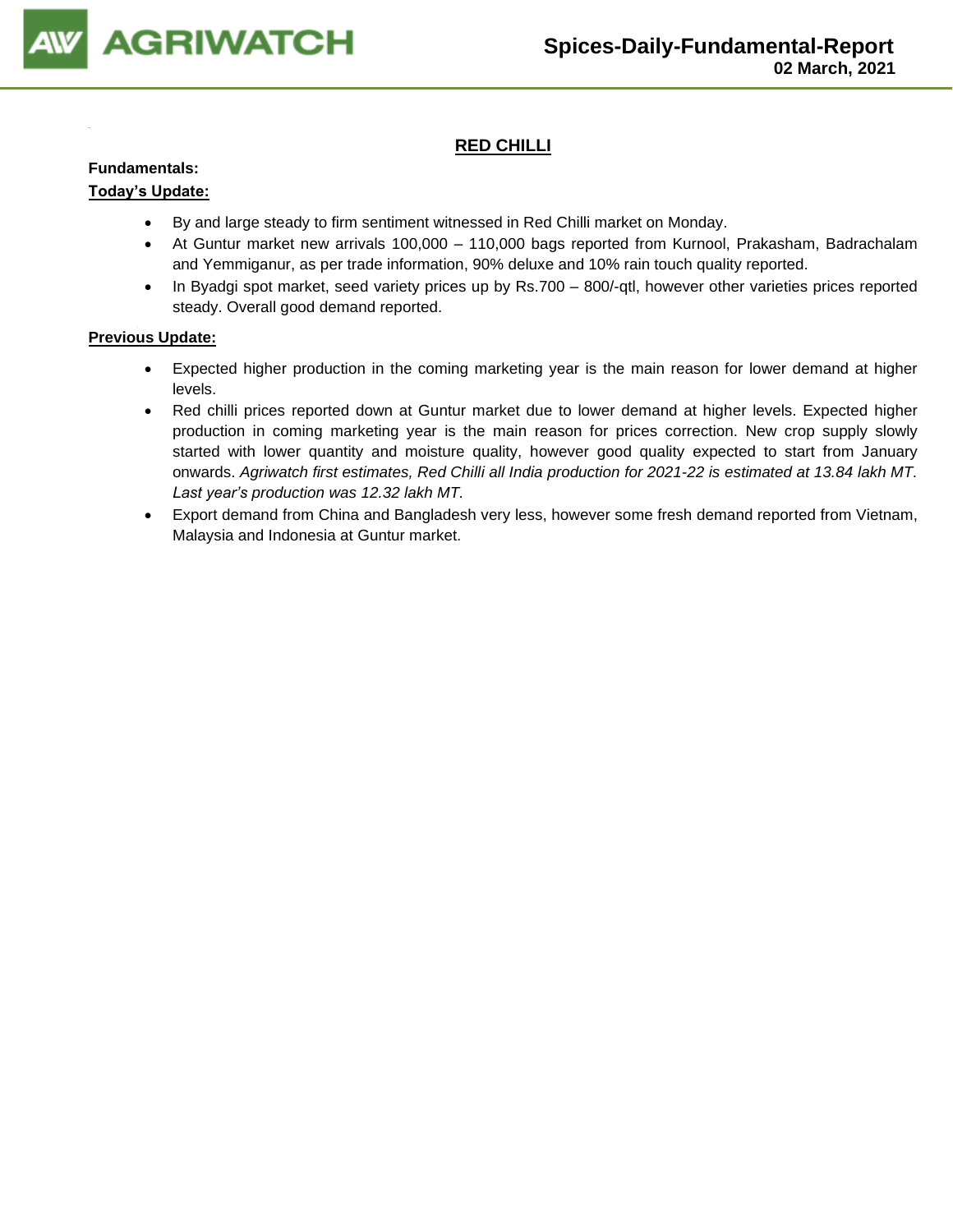

|                       |                            |                             |               |             | Red Chilli Spot Market Prices(Loose): (Rs/Qtl) |           |                              |  |  |  |  |  |
|-----------------------|----------------------------|-----------------------------|---------------|-------------|------------------------------------------------|-----------|------------------------------|--|--|--|--|--|
|                       |                            |                             | $01 -$        | 01-Mar-     | 27-Feb-                                        | 27-Feb-   |                              |  |  |  |  |  |
| <b>State</b>          | <b>Centre</b>              | Grade                       | <b>Mar-21</b> | 21          | 21                                             | 21        | Change                       |  |  |  |  |  |
|                       |                            |                             | Low           | <b>High</b> | Low                                            | High      |                              |  |  |  |  |  |
|                       |                            | <b>NCDEX Quality</b>        | 11000         | 11500       | Closed                                         | Closed    | $\blacksquare$               |  |  |  |  |  |
|                       |                            | <b>LCA 334</b>              | 11500         | 12000       | Closed                                         | Closed    |                              |  |  |  |  |  |
|                       |                            | Teja                        | 13500         | 14300       | Closed                                         | Closed    | $\blacksquare$               |  |  |  |  |  |
|                       |                            | No. 273                     | 13000         | 14000       | Closed                                         | Closed    | $\blacksquare$               |  |  |  |  |  |
|                       | <b>Guntur</b>              | No. 5                       | 13000         | 13800       | Closed                                         | Closed    | $\blacksquare$               |  |  |  |  |  |
| <b>Andhra Pradesh</b> | <b>Benchmark</b><br>market | Fatki                       | 7000          | 9000        | Closed                                         | Closed    | $\qquad \qquad \blacksquare$ |  |  |  |  |  |
|                       |                            | Byadgi                      | 15000         | 15500       | Closed                                         | Closed    | $\blacksquare$               |  |  |  |  |  |
|                       |                            | <b>US 341</b>               | 14000         | 15000       | Closed                                         | Closed    |                              |  |  |  |  |  |
|                       |                            | Denvor Delux                | 14000         | 15000       | Closed                                         | Closed    |                              |  |  |  |  |  |
|                       |                            | Indam <sub>5</sub>          | 13000         | 13800       | Closed                                         | Closed    | $\blacksquare$               |  |  |  |  |  |
|                       |                            | Teja                        | 12000         | 13600       | Closed                                         | Closed    |                              |  |  |  |  |  |
|                       |                            | Wonder Hot                  | 14500         | 16500       | Closed                                         | Closed    | $\blacksquare$               |  |  |  |  |  |
|                       |                            | 341                         | 12000         | 14500       | Closed                                         | Closed    | $\blacksquare$               |  |  |  |  |  |
|                       | Warangal                   | Denvor Delux                | 13600         | 15000       | Closed                                         | Closed    |                              |  |  |  |  |  |
| <b>Telangana</b>      |                            | Paprika                     | <b>NA</b>     | <b>NA</b>   | Closed                                         | Closed    |                              |  |  |  |  |  |
|                       |                            | Fatki                       | 6400          | 8400        | Closed                                         | Closed    | $\blacksquare$               |  |  |  |  |  |
|                       | Khammam                    | Teja (Cold storage)         | 12500         | 14200       | Closed                                         | Closed    | $\blacksquare$               |  |  |  |  |  |
|                       |                            | Teja (Non cold storage)     | <b>NA</b>     | <b>NA</b>   | Closed                                         | Closed    | $\blacksquare$               |  |  |  |  |  |
|                       |                            | No. 12                      | 13500         | 14000       | 13500                                          | 14000     | <b>Unch</b>                  |  |  |  |  |  |
|                       |                            | <b>Indu 2070</b>            | <b>NA</b>     | <b>NA</b>   | <b>NA</b>                                      | <b>NA</b> |                              |  |  |  |  |  |
| <b>Madhya Pradesh</b> | <b>Bedia</b>               | Fatki                       | 7000          | 8000        | 7000                                           | 8000      | <b>Unch</b>                  |  |  |  |  |  |
|                       |                            | Jhankar                     | 13500         | 14000       | 13500                                          | 14000     | <b>Unch</b>                  |  |  |  |  |  |
|                       |                            | Ganesh                      | <b>NA</b>     | <b>NA</b>   | <b>NA</b>                                      | <b>NA</b> |                              |  |  |  |  |  |
|                       |                            | Teja(Khamam)                | 16000         | 16000       | Closed                                         | Closed    |                              |  |  |  |  |  |
|                       |                            | M.P. MacoTeja               | <b>NA</b>     | <b>NA</b>   | Closed                                         | Closed    |                              |  |  |  |  |  |
|                       |                            | Pala 12                     | <b>NA</b>     | <b>NA</b>   | Closed                                         | Closed    | $\qquad \qquad \blacksquare$ |  |  |  |  |  |
| <b>Delhi</b>          | <b>New Delhi</b>           | <b>LCA 334</b>              | <b>NA</b>     | <b>NA</b>   | Closed                                         | Closed    | $\blacksquare$               |  |  |  |  |  |
|                       |                            | Fatki                       | <b>NA</b>     | <b>NA</b>   | Closed                                         | Closed    | $\blacksquare$               |  |  |  |  |  |
|                       |                            | Packing                     | <b>NA</b>     | <b>NA</b>   | Closed                                         | Closed    |                              |  |  |  |  |  |
|                       |                            | Dabbi                       | <b>NA</b>     | <b>NA</b>   | <b>NA</b>                                      | <b>NA</b> | $\blacksquare$               |  |  |  |  |  |
|                       |                            | Guntur                      | <b>NA</b>     | <b>NA</b>   | <b>NA</b>                                      | <b>NA</b> | $\blacksquare$               |  |  |  |  |  |
|                       |                            | Kaddi                       | <b>NA</b>     | <b>NA</b>   | <b>NA</b>                                      | <b>NA</b> | $\blacksquare$               |  |  |  |  |  |
|                       |                            | Dabbi Dlx Local             | 27000         | 33000       | <b>NA</b>                                      | <b>NA</b> |                              |  |  |  |  |  |
|                       |                            | Dabbi Medium Best (Local)   | 23000         | 26000       | <b>NA</b>                                      | <b>NA</b> |                              |  |  |  |  |  |
|                       |                            | Dabbi Best (Bellary)        | <b>NA</b>     | <b>NA</b>   | <b>NA</b>                                      | <b>NA</b> | $\blacksquare$               |  |  |  |  |  |
|                       |                            | <b>KDL Deluxe (Local)</b>   | 25000         | 30000       | <b>NA</b>                                      | <b>NA</b> | $\blacksquare$               |  |  |  |  |  |
|                       |                            | <b>KDL Deluxe (Bellary)</b> | <b>NA</b>     | <b>NA</b>   | <b>NA</b>                                      | <b>NA</b> |                              |  |  |  |  |  |
| Karnataka             | <b>Byadgi</b>              | <b>KDL Best(Local)</b>      | 21000         | 24000       | <b>NA</b>                                      | <b>NA</b> |                              |  |  |  |  |  |
|                       |                            | <b>KDL Best(Bellary)</b>    | <b>NA</b>     | <b>NA</b>   | <b>NA</b>                                      | <b>NA</b> |                              |  |  |  |  |  |
|                       |                            | <b>KDL Medium</b>           | 6000          | 8000        | <b>NA</b>                                      | <b>NA</b> |                              |  |  |  |  |  |
|                       |                            | Denvor Deluxe               | <b>NA</b>     | <b>NA</b>   | <b>NA</b>                                      | <b>NA</b> |                              |  |  |  |  |  |
|                       |                            | 2043                        | 20000         | 23000       | <b>NA</b>                                      | <b>NA</b> | $\blacksquare$               |  |  |  |  |  |
|                       |                            | 5531                        | <b>NA</b>     | <b>NA</b>   | <b>NA</b>                                      | <b>NA</b> | $\blacksquare$               |  |  |  |  |  |
|                       |                            | C <sub>5</sub>              | <b>NA</b>     | <b>NA</b>   | <b>NA</b>                                      | <b>NA</b> |                              |  |  |  |  |  |
|                       |                            | <b>KDL Fatki</b>            | 1500          | 2000        | <b>NA</b>                                      | <b>NA</b> |                              |  |  |  |  |  |
|                       |                            | Seed Fatki                  | 4000          | 6000        | <b>NA</b>                                      | <b>NA</b> | $\blacksquare$               |  |  |  |  |  |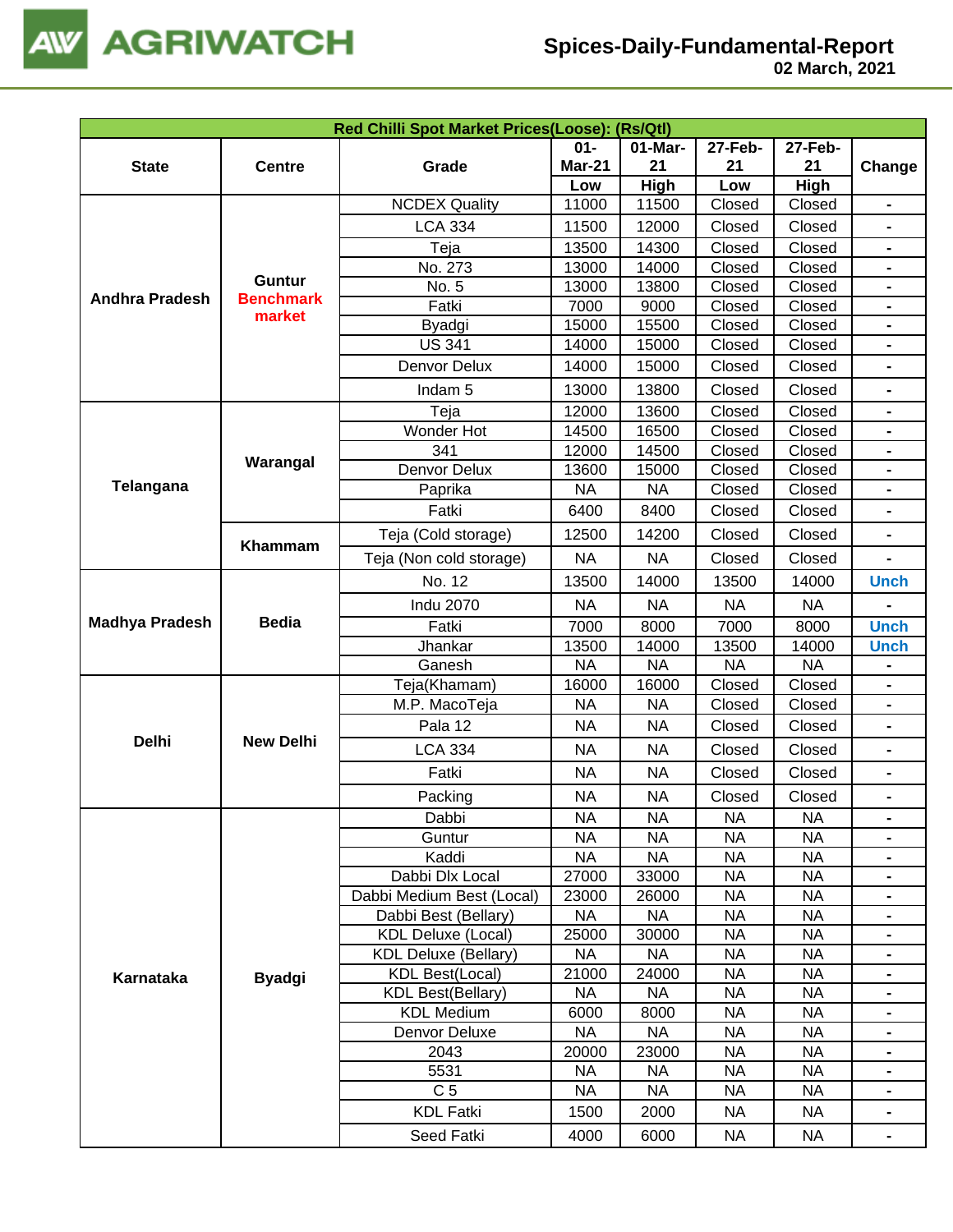

 **02 March, 2021**

| Arrivals & Off-take in bags (1 bag = 45 Kg), (1 bag = 38Kgs)* |                |                               |                                                                                                                      |           |                |  |  |  |
|---------------------------------------------------------------|----------------|-------------------------------|----------------------------------------------------------------------------------------------------------------------|-----------|----------------|--|--|--|
| <b>State</b>                                                  | <b>Centre</b>  | <b>Parameter</b>              | 01-Mar-21<br>27-Feb-21<br>Arrivals<br>Closed<br>120000<br>Off-take<br>Closed<br>90000<br>Arrivals<br>35000<br>Closed |           | Change         |  |  |  |
| Andhra Pradesh                                                | Guntur         |                               |                                                                                                                      |           |                |  |  |  |
|                                                               |                |                               |                                                                                                                      |           |                |  |  |  |
|                                                               | Warangal       |                               |                                                                                                                      |           |                |  |  |  |
| Telangana                                                     | <b>Khammam</b> | Arrivals (Cold storage) *     | 36000                                                                                                                | Closed    | $\blacksquare$ |  |  |  |
|                                                               |                | Arrivals (Non cold storage) * | <b>NA</b>                                                                                                            | Closed    |                |  |  |  |
| Karnataka                                                     | <b>Byadgi</b>  | Arrivals                      | 181000                                                                                                               | <b>NA</b> |                |  |  |  |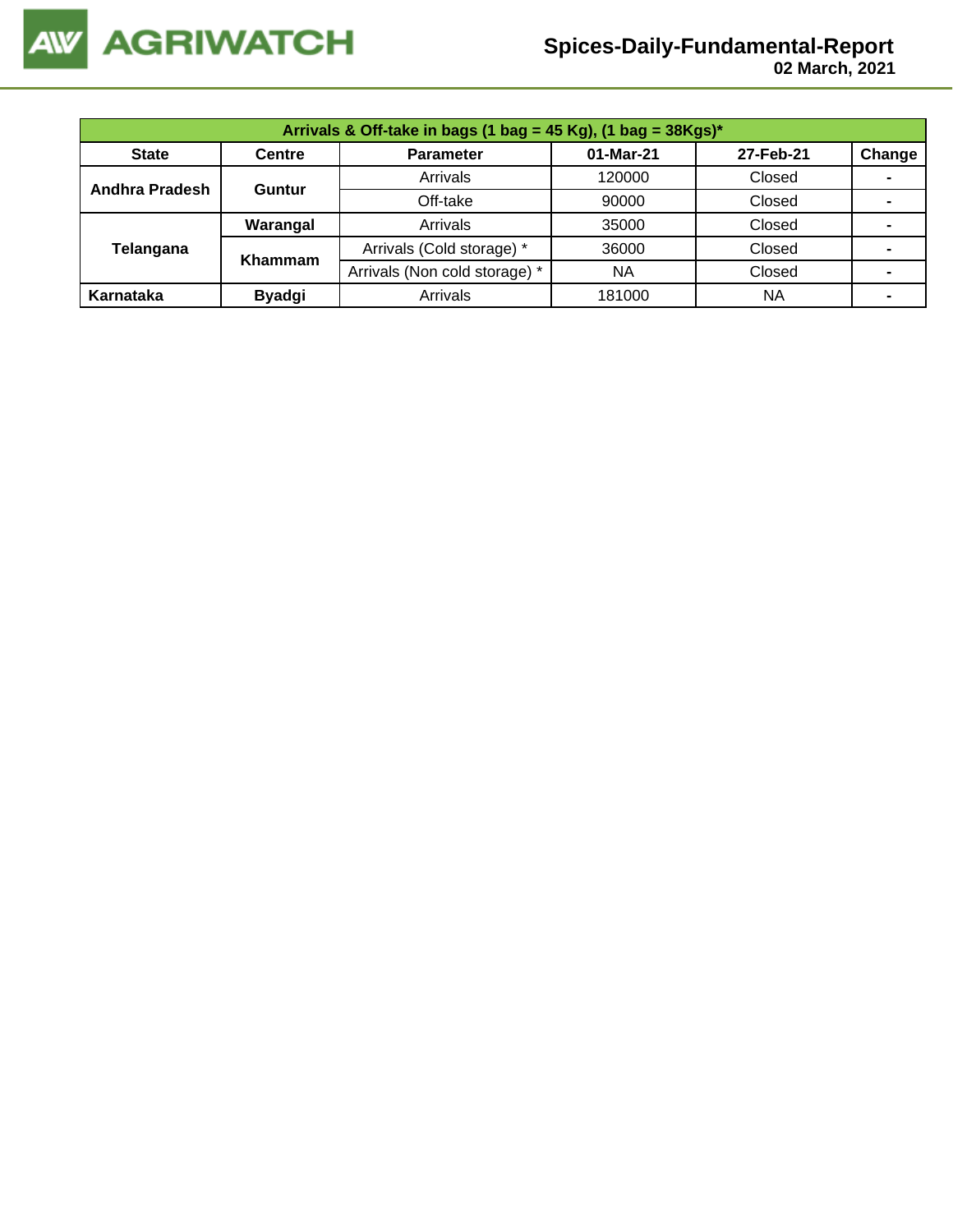

### **TURMERIC**

#### **Fundamentals: Today's Update:**

- Steady to firm sentiment witnessed in Turmeric spot market on Monday.
- Lower production expectations supported the Tamil Nadu Turmeric prices
- Expected lower production current year supported the prices in the spot market.
- *For 2021-22 marketing period, Agriwatch expected lower ending stocks (with increasing exports and domestic consumption) from last year, likely to support prices from current level.*
- *Overall increasing supply reported as stockists and farmers were releasing their stocks at higher prices level.*

- New Turmeric crop supply reported at Nizamabad spot market with higher moisture content around 10 20%.
- *Agriwatch estimates, Turmeric all India production for 2021-22 is estimated at 4.46 lakh MT. Last year's production was 4.53 lakh MT.*

| <b>Turmeric Spot Market Prices (Loose): (Rs/Qtl)</b> |                         |                                 |           |           |                              |  |
|------------------------------------------------------|-------------------------|---------------------------------|-----------|-----------|------------------------------|--|
| <b>State</b>                                         | <b>Centre</b>           | Grade<br>01-Mar-21              |           | 27-Feb-21 | Change                       |  |
|                                                      |                         | Nizam quality                   | 7800      | Closed    |                              |  |
|                                                      | <b>Nizamabad</b>        | Double polish finger            | 8400      | Closed    |                              |  |
|                                                      | <b>Benchmark market</b> | Gattah (unpolished)             | 7600      | Closed    | $\blacksquare$               |  |
| Telangana                                            |                         | Gattah (double polished)        | 8400      | Closed    |                              |  |
|                                                      | Warangal                | Finger                          | 7600      | Closed    | $\blacksquare$               |  |
|                                                      |                         | Round                           | 6900      | Closed    | $\blacksquare$               |  |
|                                                      |                         | Finger                          | 9200      | Closed    |                              |  |
|                                                      | <b>Erode</b>            | Gattah                          | 8600      | Closed    |                              |  |
|                                                      |                         | Sellem                          | 9900      | Closed    | $\blacksquare$               |  |
| <b>Tamil Nadu</b>                                    | <b>Coimbatore</b>       | <b>Bulb</b>                     | <b>NA</b> | <b>NA</b> |                              |  |
|                                                      |                         | Finger                          | <b>NA</b> | <b>NA</b> |                              |  |
|                                                      | <b>Salem</b>            | <b>Bulb</b>                     | <b>NA</b> | <b>NA</b> | $\blacksquare$               |  |
|                                                      |                         | Finger                          | <b>NA</b> | 6480      | $\blacksquare$               |  |
| <b>Andhra Pradesh</b>                                |                         | <b>Bulb</b>                     | 6900      | Closed    |                              |  |
|                                                      | <b>Duggirala</b>        | <b>Bilty</b>                    | 7521      | Closed    |                              |  |
|                                                      |                         | Finger                          | 6900      | Closed    | $\blacksquare$               |  |
|                                                      |                         | <b>Bilty</b>                    | 7521      | Closed    |                              |  |
|                                                      |                         | Rajpuri/Salem Finger            | 14100     | Closed    | $\blacksquare$               |  |
|                                                      | Sangli                  | Rajpuri Medium                  | 10000     | Closed    | $\qquad \qquad \blacksquare$ |  |
|                                                      |                         | DesiKadappa                     | 8200      | Closed    | $\blacksquare$               |  |
|                                                      |                         | Salem Powder                    | <b>NR</b> | <b>NR</b> |                              |  |
|                                                      |                         | Mini Salem                      | <b>NR</b> | <b>NR</b> | $\blacksquare$               |  |
| <b>Maharashtra</b>                                   | <b>Basmat</b>           | Super Salem                     | <b>NR</b> | <b>NR</b> |                              |  |
|                                                      |                         | <b>Gattah Powder</b>            | <b>NR</b> | <b>NR</b> |                              |  |
|                                                      |                         | <b>Gattah Premium</b>           | <b>NR</b> | <b>NR</b> | $\blacksquare$               |  |
|                                                      |                         | <b>Turmeric Finger Polished</b> | 8000      | Closed    | $\blacksquare$               |  |
|                                                      | <b>Nanded</b>           | <b>Turmeric Bulb Polished</b>   | 8000      | Closed    |                              |  |
|                                                      |                         | <b>Turmeric Mix</b>             | 7500      | Closed    |                              |  |
|                                                      |                         | Gattah                          | 8100      | 8100      | <b>Unch</b>                  |  |
|                                                      |                         | Mini Salem                      | 9100      | 9100      | <b>Unch</b>                  |  |
| <b>Delhi</b>                                         | <b>Delhi</b>            | Finger Single Polished          | 8200      | 8200      | <b>Unch</b>                  |  |
|                                                      |                         | <b>Finger Double Polished</b>   | 9000      | 9000      | <b>Unch</b>                  |  |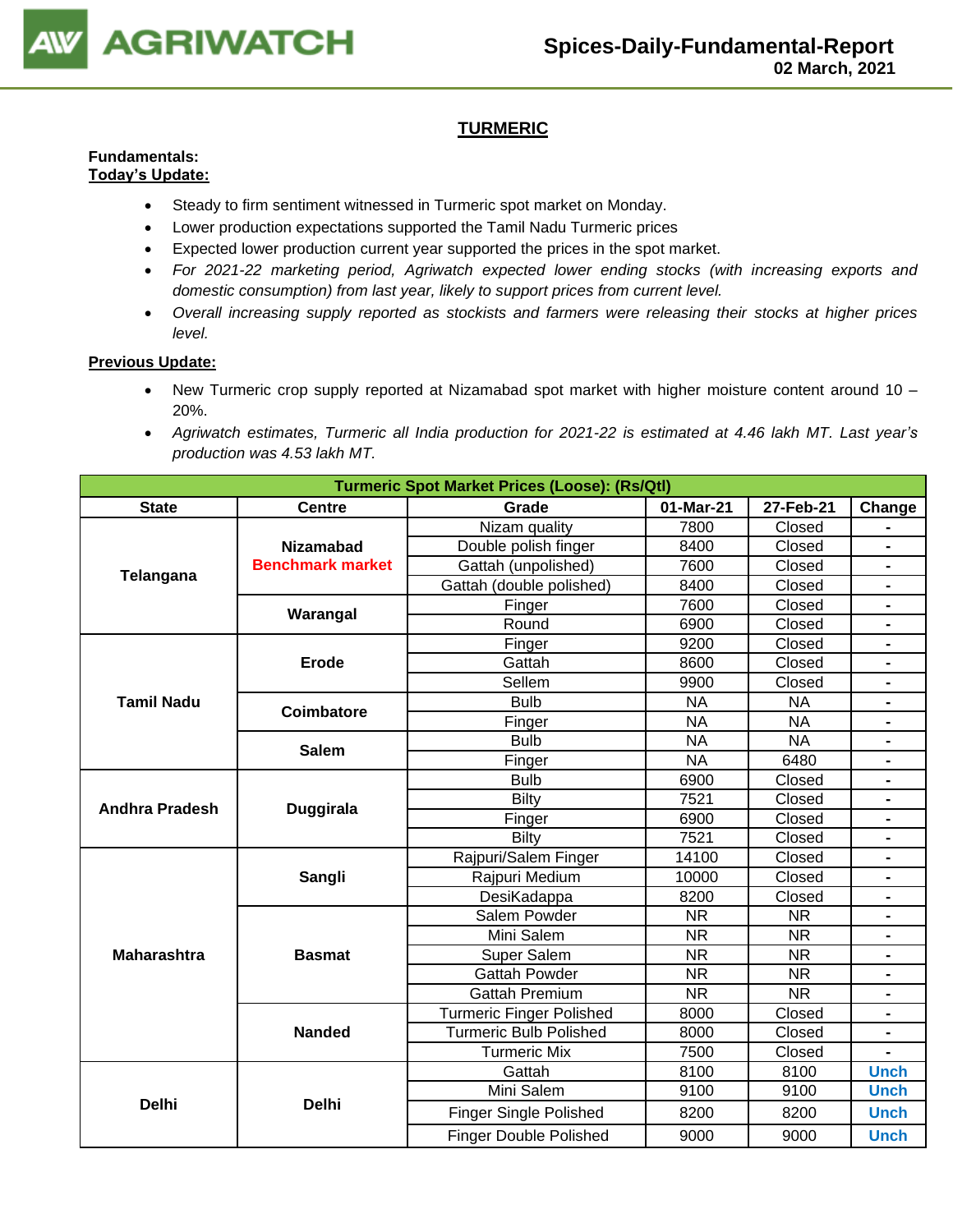

 **02 March, 2021**

| <b>State</b>          | Arrival & Off-take in bags $*(1 \text{ bag} = 75 \text{ Kg}),\#(1 \text{ bag} = 60 \text{ Kg})$ |                  |           |           |                      |  |  |
|-----------------------|-------------------------------------------------------------------------------------------------|------------------|-----------|-----------|----------------------|--|--|
|                       | <b>Centre</b>                                                                                   | <b>Parameter</b> | 01-Mar-21 | 27-Feb-21 | Change               |  |  |
| Telangana             | <b>Nizamabad</b>                                                                                | Arrival          | 30000     | Closed    | $\blacksquare$       |  |  |
|                       |                                                                                                 | Off-take         | 30000     | Closed    |                      |  |  |
|                       | Warangal                                                                                        | <b>Arrival</b>   | NA.       | Closed    |                      |  |  |
| <b>Tamil Nadu</b>     | <b>Erode</b>                                                                                    | Arrival          | 3000      | Closed    |                      |  |  |
|                       |                                                                                                 | Off-take         | 3000      | Closed    | -                    |  |  |
|                       | Coimbatore                                                                                      | <b>Arrival</b>   | NA.       | NA.       |                      |  |  |
|                       | <b>Salem</b>                                                                                    | Arrival*         | NA        | 0.1       |                      |  |  |
| <b>Andhra Pradesh</b> | <b>Duggirala</b>                                                                                | Arrival*         | NA.       | Closed    | $\blacksquare$       |  |  |
|                       | Sangli                                                                                          | Arrival#         | 28000     | Closed    |                      |  |  |
| <b>Maharashtra</b>    | <b>Basmat</b>                                                                                   | Arrival*         | NR.       | NR.       |                      |  |  |
|                       | <b>Nanded</b>                                                                                   | <b>Arrival</b>   | 1000      | Closed    | $\blacksquare$       |  |  |
|                       |                                                                                                 |                  |           |           | <b>Arrival * Qtl</b> |  |  |

#### **NCDEX-FUTURES MARKET**

| <b>Turmeric</b> |       |      |      |      |       |               |             |       |           |
|-----------------|-------|------|------|------|-------|---------------|-------------|-------|-----------|
| <b>Contract</b> | +/-\$ | Open | High | Low  | Close | <b>Volume</b> | Vol. Change | ΟI    | OI Change |
| Apr-21          | 332   | 8302 | 8634 | 8312 | 8634  | 2.925         | $-1.590$    | 8.910 |           |
| <b>May-21</b>   | 332   | 8330 | 8662 | 8496 | 8662  | 380           | -5          | .750  | -5        |
| <b>Jun-21</b>   |       | 8358 | 8358 | 8358 | 8358  |               |             |       |           |

| <b>Spread</b> | Apr-21 | <b>May-21</b> | <b>Jun-21</b> |
|---------------|--------|---------------|---------------|
| <b>Basis</b>  | $-834$ |               |               |
| Apr-21        |        | 28            |               |
| May-21        |        |               | $-304$        |

NB: Spot prices used for spread calculation is basis Nizamabad for Nizam grade. Basis = Spot prices– Near month futures.

#### **NCDEX- STOCK POSITION**

| <b>Stocks</b>                                  | <b>Demat</b>             | <b>In-Process</b> | Total         |
|------------------------------------------------|--------------------------|-------------------|---------------|
|                                                | 27.02.2021               | 27.02.2021        | 27.02.2021    |
| Sangli                                         | 811                      |                   | 811           |
| <b>Erode</b>                                   | $\overline{\phantom{a}}$ | $\sim$ $\sim$     | $- -$         |
| Nizamabad                                      | $- -$                    | $\sim$ $\sim$     | $\sim$ $\sim$ |
| Warangal                                       | $- -$                    | $- -$             | $- -$         |
| $\mathbf{A}$ and $\mathbf{A}$ and $\mathbf{A}$ |                          |                   |               |

(**Quantity in MT)**

#### **NCDEX Turmeric EED Wise Stock Position (Qty in MT) on 22nd Feb, 2021**

| <b>EED</b>   | Sangli (Desi<br>Cuddapah) | <b>Sangli</b><br>(Rajapore) | <b>Nizamabad</b>         | <b>Nizamabad</b><br>(Farmer Polished) | <b>Basmat</b><br>(Salem) | <b>Total</b> |
|--------------|---------------------------|-----------------------------|--------------------------|---------------------------------------|--------------------------|--------------|
| 10-Aug-21    | 732                       | $\sim$ $\sim$               | $\overline{\phantom{a}}$ | $\sim$ $\sim$                         | $\overline{\phantom{a}}$ | 732          |
| $10-Sep-21$  | 50                        | $\overline{\phantom{m}}$    | $\overline{\phantom{a}}$ | $\overline{\phantom{a}}$              | $\sim$ $\sim$            | 50           |
| <b>Total</b> | 782                       | $\sim$                      | $\mathbf{m}$             | $\sim$                                | $\sim$                   | 782          |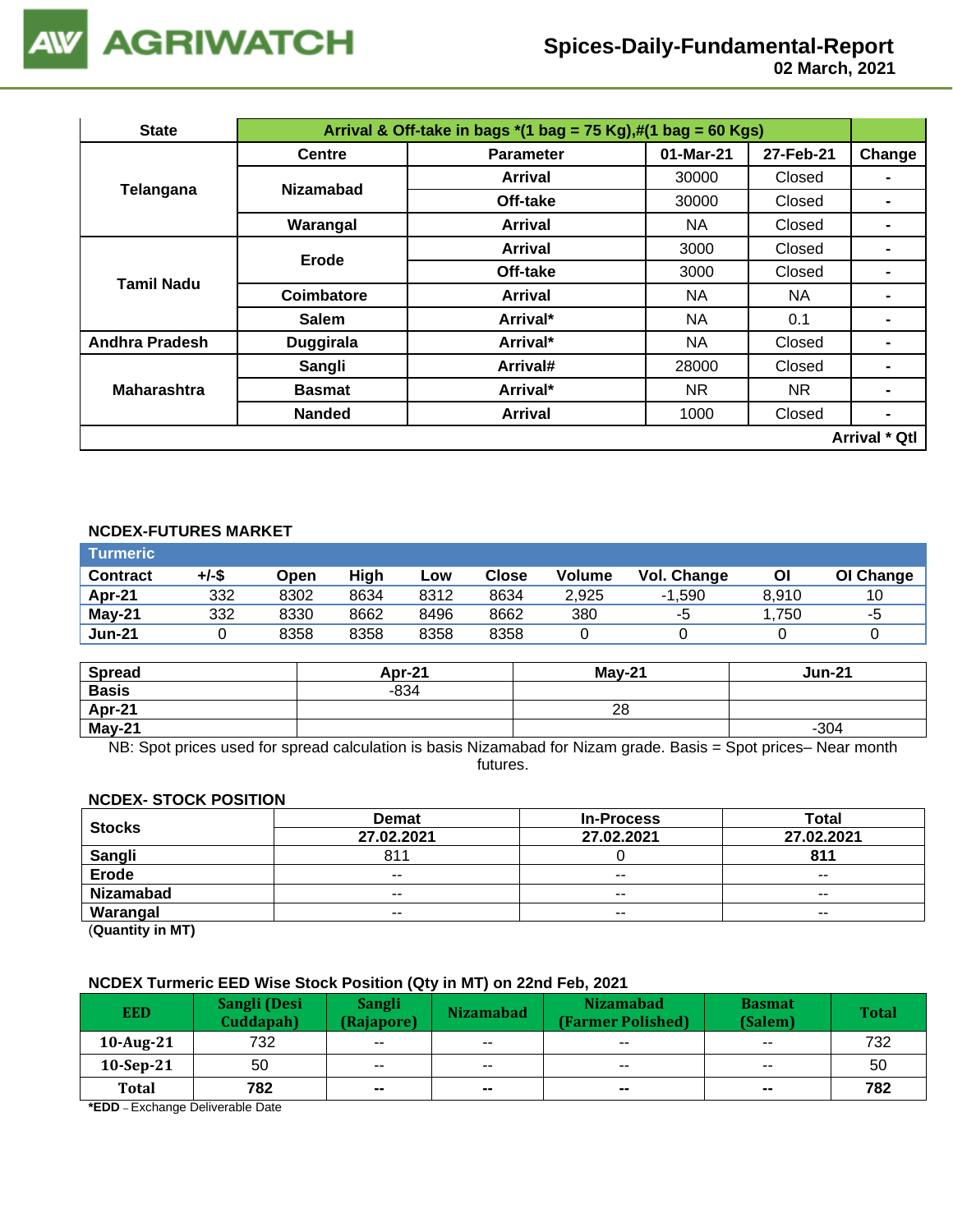

### **BLACK PEPPER**

#### **Fundamentals: Today's Update:**

- Steady to firm sentiment witnessed in pepper market on Monday.
- As on 01st March, new pepper 500 G/L traded at Rs.33,000/-qtl, Rs.400/-qtl up from previous day.
- Vietnam [pepper prices c](https://translate.google.com/website?sl=vi&tl=en&u=https://vietnambiz.vn/gia-tieu-hom-nay.html)ontinued to increase slightly compared to the end of last week. Specifically, Gia Lai province increased by 500 VND / kg to 53,500 VND / kg along with Dong Nai province. Other provinces and cities purchased pepper stably in the range from 54,000 to 55,500 VND / kg.
- According to IPC, Pepper export market last week (February 22 February 26) showed mixed reactions. Specifically, Indian black pepper was reported to increase 2% to an average of USD 4,822 / ton. Meanwhile, in Indonesia, export prices of black and white pepper both saw a deficit of 1%, reaching \$ 2,955 / ton and \$ 5,164 / ton, respectively. Similar to the domestic market, Malaysia black and white pepper prices did not see a new adjustment compared to last week.
- According to VPA, in 2020 Vietnam contributes 59% market share of global pepper exports with 285,292 tons. Followed by Brazil with 18% (equivalent to 89,756 tons), Indonesia with 11% (equivalent to 51,718 tons), and the rest is India with 15,924 tons.

- According to statistics from the General Department of Customs Vietnam, Vietnam's pepper exports in 2020 will reach 285.3 thousand tons, worth \$ 660.57 million, up 0.4% in volume, but down 7.5%. in value compared to 2019.
- In December alone, pepper exports reached 20.74 thousand tons, worth 57.4 million USD, down 9.5% in volume and 5.1% in value compared to November 2020, compared to November 2020. with December 2019, up 24.5% in volume and 42.9% in value.
- Agriwatch estimate, pepper production in current year (2020) 65,000 tons which will be higher than last year (2019) 45,000 tons.
- As per trade sources, the total pepper output in the 2019-2020 crop year is estimated at 558,000 tons, still significantly higher than the total consumption demand of 496,000 tons.

|              | <b>Black Pepper Spot Market Prices (Loose): (Rs/Qtl)</b> |                                        |           |           |                |  |  |  |  |
|--------------|----------------------------------------------------------|----------------------------------------|-----------|-----------|----------------|--|--|--|--|
| <b>State</b> | <b>Centre</b>                                            | Grade                                  | 01-Mar-21 | 27-Feb-21 | Change         |  |  |  |  |
| Kerala       | Kochi                                                    | Ungarbled                              | 34000     | 33600     | 400            |  |  |  |  |
|              | <b>Benchmark market</b>                                  | Garbled                                | 36000     | 35600     | 400            |  |  |  |  |
| Karnataka    | Chikkamagaluru                                           | Ungarbled                              | 34500     | Closed    | $\blacksquare$ |  |  |  |  |
| <b>Delhi</b> | <b>New Delhi</b>                                         | Unpolished                             | 38000     | 38000     | <b>Unch</b>    |  |  |  |  |
|              |                                                          | Number 11.5                            | ΝA        | ΝA        | $\blacksquare$ |  |  |  |  |
|              |                                                          | <b>Arrivals &amp; Off-take in Tons</b> |           |           |                |  |  |  |  |
| <b>State</b> | <b>Centre</b>                                            | <b>Parameter</b>                       | 01-Mar-21 | 27-Feb-21 | Change         |  |  |  |  |
| Kerala       | Kochi                                                    | Arrivals                               | 17        | 15        |                |  |  |  |  |
|              |                                                          | Off-take                               | 17        | 15        |                |  |  |  |  |

|             | <b>Black Pepper FOB Prices (USD/MT)</b>                      |      |                                                                                         |      |                                        |                              |  |  |  |  |
|-------------|--------------------------------------------------------------|------|-----------------------------------------------------------------------------------------|------|----------------------------------------|------------------------------|--|--|--|--|
| <b>Date</b> | <b>Brazil</b><br>ex Kochi<br>(India) ASTA<br><b>ASTA 570</b> |      | Lampung<br>Kuching (Sarawak,<br>(Indonesia)<br><b>Malaysia) ASTA</b><br><b>ASTA 570</b> |      | <b>Ho Chi Minh</b><br>(Vietnam) 500g/l | Ho Chi<br><b>Minh 550g/l</b> |  |  |  |  |
| 18/02/21    | 2800                                                         | 4743 | 2969                                                                                    | 3850 |                                        |                              |  |  |  |  |
| 19/02/21    | 2800                                                         | -    | 2964                                                                                    | 3850 | 2905                                   | 2986                         |  |  |  |  |
| 22/02/21    | 2800                                                         | 4795 | 2961                                                                                    | 3850 | 2905                                   | 2986                         |  |  |  |  |
| 23/02/21    | 2800                                                         | 4809 | 2955                                                                                    | 3850 | 3055                                   | 3136                         |  |  |  |  |
| 24/02/21    | 2800                                                         | 4828 | 2963                                                                                    | 3850 | 3105                                   | 3186                         |  |  |  |  |
| 25/02/21    | 2800                                                         | 4855 | 2960                                                                                    | 3850 | 3155                                   | 3236                         |  |  |  |  |
| 26/02/21    | 2800                                                         | 4847 | 2934                                                                                    | 3850 | 3155                                   | 3236                         |  |  |  |  |
| 01/03/21    | 2800                                                         |      | 2840                                                                                    | 3850 | 3155                                   | 3236                         |  |  |  |  |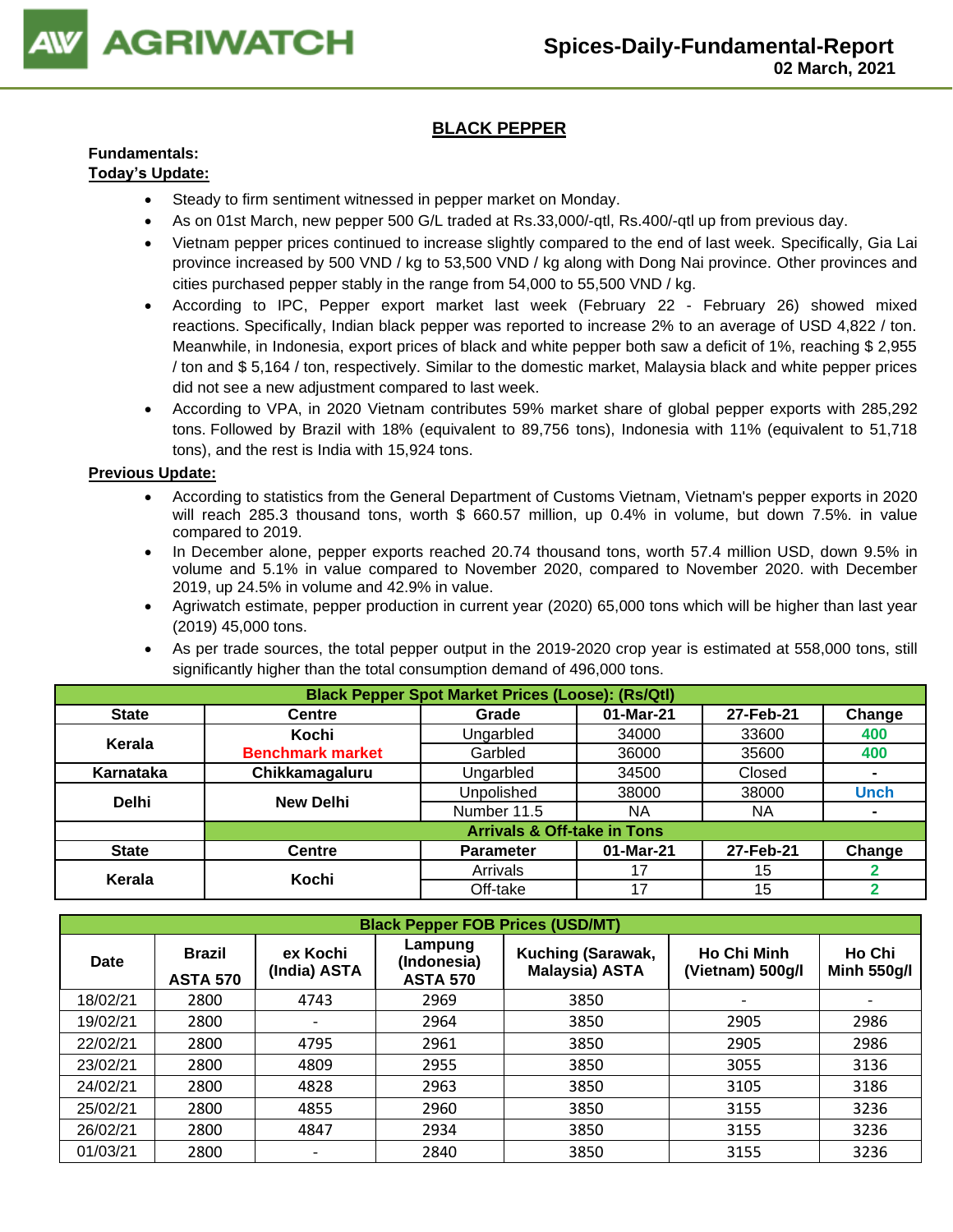

### **JEERA (CUMIN SEED)**

# **Fundamentals:**

### **Today's Update:**

- Continued mixed sentiment witnessed in Jeera spot market on Monday.
- Buyers reported active at lower prices level. Export demand continuing at Unjha spot market.
- In Unjha benchmark market new crop supply reported at around 9,000 9,200 bags on an average daily basis.

- Jeera traded till now in Gujarat in major market like Unjha, Rajkot, Patan, Dhrol, Gondal around 89 91%.
- In Rajasthan Jodhpur, Nagaur- Harvesting has been completed, 88 90% traded, balance produce is in farmer's hand.
- *As per Agriwatch first production estimate, Jeera production for 2021-22 (marketing period) is estimated at 391,801 MT (around 71 lakh bags each of 55 kg) compared to last year's 451,451 MT (82 lakh bags).*
- Jeera sowing finished in Gujarat and Rajasthan growing regions, current year area likely to go down by 15 20% due to lower prices.

|              |                          | Jeera (Cumin Seed) Spot Market Prices (Loose): (Rs/Qtl) |           |           |                      |
|--------------|--------------------------|---------------------------------------------------------|-----------|-----------|----------------------|
| <b>State</b> | <b>Centre</b>            | Grade                                                   | 01-Mar-21 | 27-Feb-21 | Change               |
|              |                          | Local                                                   | 12400     | 12400     | <b>Unch</b>          |
|              | Unjha                    | <b>NCDEX Quality</b>                                    | 13800     | 13800     | <b>Unch</b>          |
|              | <b>Benchmark market</b>  | Poojari type /Machine Cut                               | 14700     | 14700     | <b>Unch</b>          |
|              |                          | 1% Singapore                                            | 13250     | 13250     | <b>Unch</b>          |
|              | <b>Mundra Port (FoR)</b> | 2% Singapore                                            | 13000     | 13000     | <b>Unch</b>          |
| Gujarat      |                          | 1 % European                                            | 13750     | 13750     | <b>Unch</b>          |
|              |                          | 2% European                                             | 13500     | 13500     | <b>Unch</b>          |
|              | Rajkot                   | Local                                                   | 13000     | 12750     | 250                  |
|              | Patan                    | Local                                                   | <b>NA</b> | 13450     |                      |
|              | <b>Dhrol</b>             | Local                                                   | <b>NA</b> | 13150     | $\blacksquare$       |
|              | Gondal                   | Local                                                   | <b>NR</b> | <b>NR</b> |                      |
| Rajasthan    | Jodhpur                  | Local                                                   | 13000     | 12500     | 500                  |
|              | <b>Merta City</b>        | Local                                                   | 13100     | 12700     | 400                  |
|              | <b>Nagaur</b>            | Local                                                   | 12600     | 12700     | $-100$               |
|              | <b>Anandpur Kalu</b>     | Local                                                   | 13000     | 13000     | <b>Unch</b>          |
|              |                          | Ganesh                                                  | 14000     | 14000     | <b>Unch</b>          |
| <b>Delhi</b> | <b>New Delhi</b>         | Poojari type / Machine Cut                              | 15400     | 15400     | <b>Unch</b>          |
|              |                          | Arrival & Off-take in bags (1 bag = 55 kg)              |           |           |                      |
| <b>State</b> | <b>Centre</b>            | <b>Parameter</b>                                        | 01-Mar-21 | 27-Feb-21 | Change               |
|              | Unjha                    | Arrival                                                 | 17000     | 13000     | 4000                 |
|              |                          | Off-take                                                | 17000     | 13000     | 4000                 |
| Gujarat      | Rajkot                   | Arrival*                                                | 3950      | 4200      | $-250$               |
|              | Patan                    | Arrival*                                                | <b>NA</b> | 90        |                      |
|              | <b>Dhrol</b>             | Arrival*                                                | <b>NA</b> | 158       | Ξ.                   |
|              | Gondal                   | Arrival                                                 | <b>NR</b> | <b>NR</b> |                      |
|              | Jodhpur                  | Arrival                                                 | 500       | 300       | 200                  |
| Rajasthan    | <b>Merta City</b>        | Arrival                                                 | 2000      | 1700      | 300                  |
|              | <b>Nagaur</b>            | Arrival                                                 | 600       | 500       | 100                  |
|              | <b>Anandpur Kalu</b>     | Arrival                                                 | 50        | 50        | <b>Unch</b>          |
|              |                          |                                                         |           |           | <b>Arrival * Qtl</b> |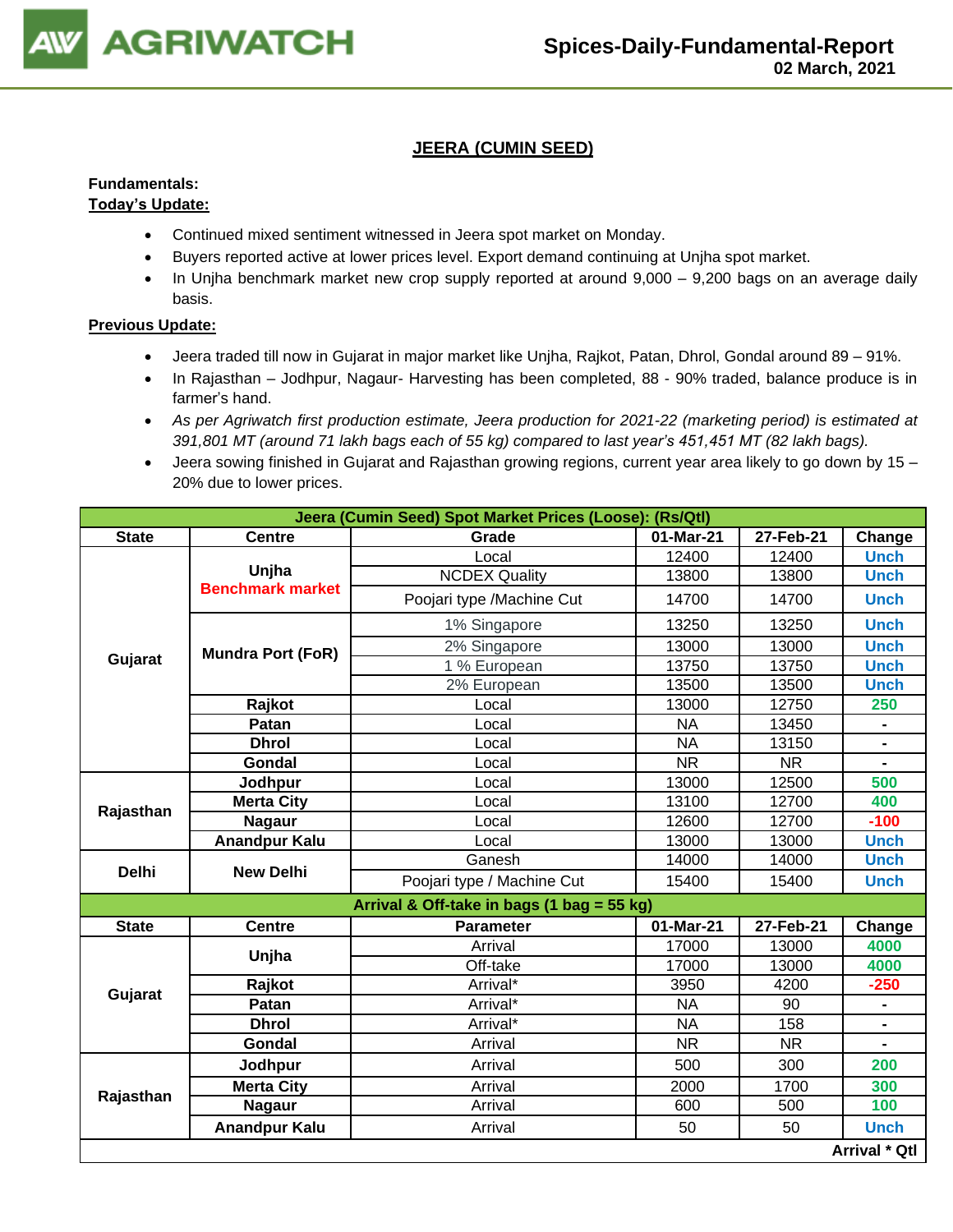#### **NCDEX-FUTURES MARKET**

| Jeera (Cumin Seed) |       |       |       |       |              |               |                    |       |           |
|--------------------|-------|-------|-------|-------|--------------|---------------|--------------------|-------|-----------|
| <b>Contract</b>    | +/-\$ | Open  | Hiah  | Low   | <b>Close</b> | <b>Volume</b> | <b>Vol. Change</b> | ΟI    | OI Change |
| Mar-21             | 60    | 13470 | 13600 | 13440 | 13535        | 300           | $-234$             | 1.242 | -63       |
| Apr-21             | 75    | 13570 | 13695 | 13550 | 13640        | 306           | $-192$             | 2.097 |           |
| $May-21$           |       |       |       |       |              |               |                    |       | $-12$     |

| <b>Spread</b> | <b>Mar-21</b> | Apr-21 | $May-21$ |
|---------------|---------------|--------|----------|
| <b>Basis</b>  | 265           |        |          |
| Mar-21        |               | 105    |          |
| Apr-21        |               |        | $- -$    |

NB: Spread was done by taking Spot prices at Unjha or NCDEX Quality. Basis = Spot prices– Near month futures.

#### **NCDEX- STOCK POSITION**

| <b>Stocks</b>            | <b>Demat</b> | <b>In-Process</b> | Total                    |  |
|--------------------------|--------------|-------------------|--------------------------|--|
|                          | 27.02.2021   | 27.02.2021        | 27.02.2021               |  |
| Jodhpur                  | $- -$        | $\sim$            | $\overline{\phantom{a}}$ |  |
| Uniha                    | 63           | 99                | 162                      |  |
| $\overline{\phantom{a}}$ |              |                   |                          |  |

(**Quantity in MT)**

#### **NCDEX Jeera (Cumin Seed) EED Wise Stock Position Qty in MT on 22nd Feb, 2021**

| EED          | odhpur | <b>Tiniha</b> | <b>Total</b> |
|--------------|--------|---------------|--------------|
| 10- Feb-21   | $- -$  | 30            | 30           |
| <b>Total</b> | $- -$  | 30            | 30           |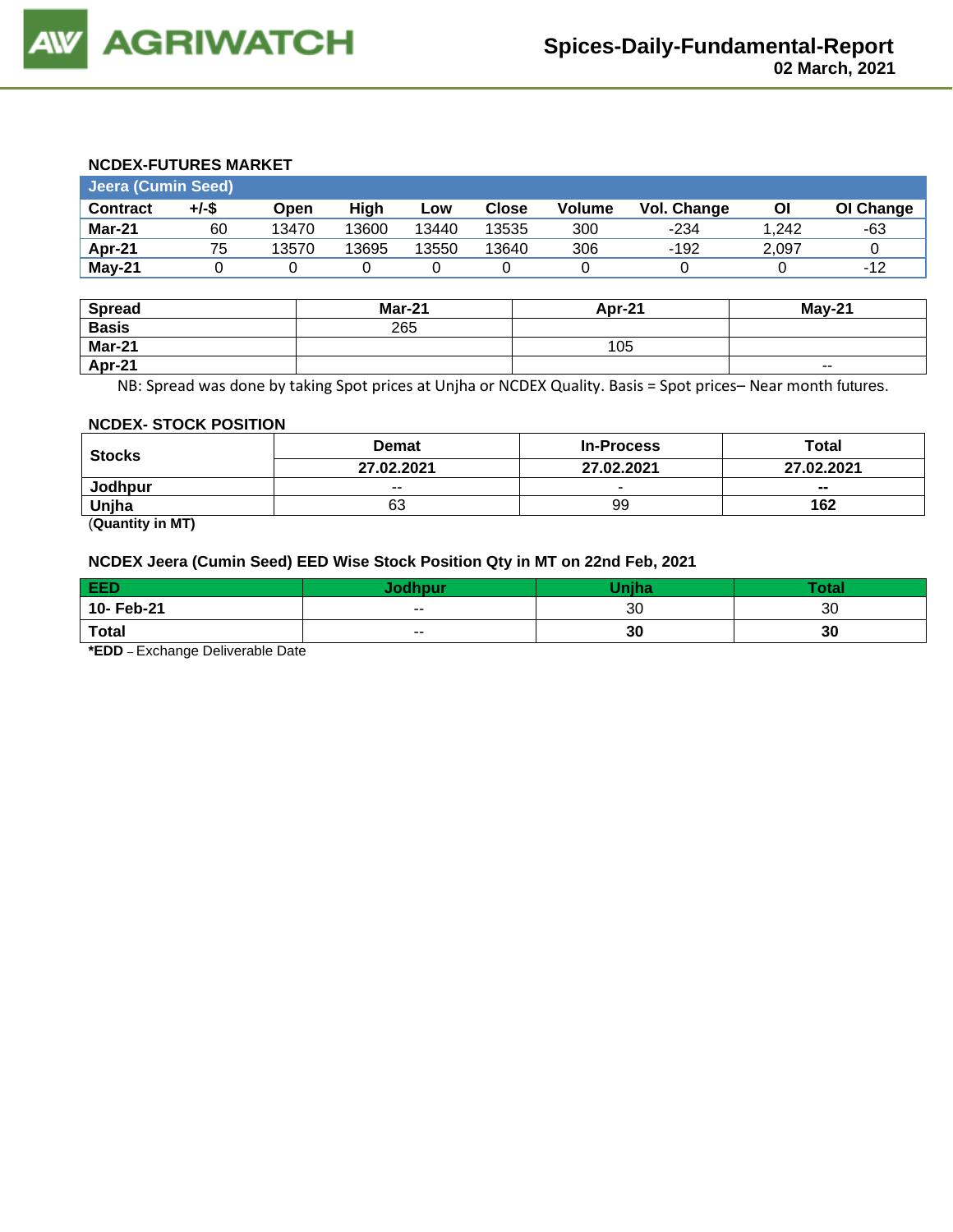

#### **CARDAMOM**

#### **Fundamentals**

#### **Today's Update:**

- Steady to firm sentiments witnessed in Cardamom spot market on Monday.
- Buyers reported active in the spot market due to good domestic (20% reported increased) and international demand.
- Cardamom crop reported damaged in Guatemala so international demand shifted to India supported the prices.
- Agriwatch estimates for 2020-21, India's Cardamom production would be around 22,000 23,000 MT, due to favourable weather conditions. Last year it was 19,000 – 20,000 MT.

#### **Previous Update:**

• As we expected earlier, new Cardamom supply pressurizes the prices from higher levels due to increased production.

| <b>Small Cardamom Spot Market Prices (Loose): (Rs/Kg)</b> |                         |                  |           |           |                |  |  |
|-----------------------------------------------------------|-------------------------|------------------|-----------|-----------|----------------|--|--|
| <b>State</b>                                              | <b>Auction Price</b>    |                  | 01-Mar-21 | 27-Feb-21 | Change         |  |  |
| Kerala                                                    | Vandanmettu             | <b>Max price</b> | 2215      | 1903.5    | 312            |  |  |
|                                                           | <b>Benchmark market</b> | Avg. Price       | 1359      | 1352      | 7              |  |  |
|                                                           |                         | <b>Medium</b>    | 1425      | 1425      | <b>Unch</b>    |  |  |
|                                                           |                         | 6.5 (Bold)       | 1525      | 1525      | <b>Unch</b>    |  |  |
| <b>Delhi</b>                                              | <b>New Delhi</b>        | 7 (Bold)         | 1675      | 1675      | <b>Unch</b>    |  |  |
|                                                           |                         | 7.5 (Bold)       | 1825      | 1825      | <b>Unch</b>    |  |  |
|                                                           |                         | 8 (Bold)         | 2150      | 2150      | <b>Unch</b>    |  |  |
| Large Cardamom Spot Market Prices: (Rs/Kg)                |                         |                  |           |           |                |  |  |
| <b>Sikkim</b>                                             | Singtam                 | <b>Badadana</b>  | <b>NA</b> | <b>NA</b> | $\blacksquare$ |  |  |
|                                                           | Singtam                 | Chotadana        | NA.       | <b>NA</b> | $\blacksquare$ |  |  |
|                                                           | Gangtok                 | <b>Badadana</b>  | NA.       | <b>NA</b> | $\blacksquare$ |  |  |
|                                                           | Gangtok                 | Chotadana        | <b>NA</b> | <b>NA</b> |                |  |  |
| <b>West Bengal</b>                                        | <b>Siliguri</b>         | <b>Badadana</b>  | <b>NA</b> | <b>NA</b> |                |  |  |
|                                                           | Siliguri                | Chotadana        | NA        | <b>NA</b> | $\blacksquare$ |  |  |
| <b>Arrival &amp; Off-take in Kg</b>                       |                         |                  |           |           |                |  |  |
| <b>State</b>                                              | <b>Parameter</b>        | <b>Centre</b>    | 01-Mar-21 | 27-Feb-21 | Change         |  |  |
| Kerala                                                    | Vandanmettu             | <b>Arrivals</b>  | 69247     | 30960     | 38287          |  |  |
|                                                           |                         | Off-take         | 65408     | 29978     | 35431          |  |  |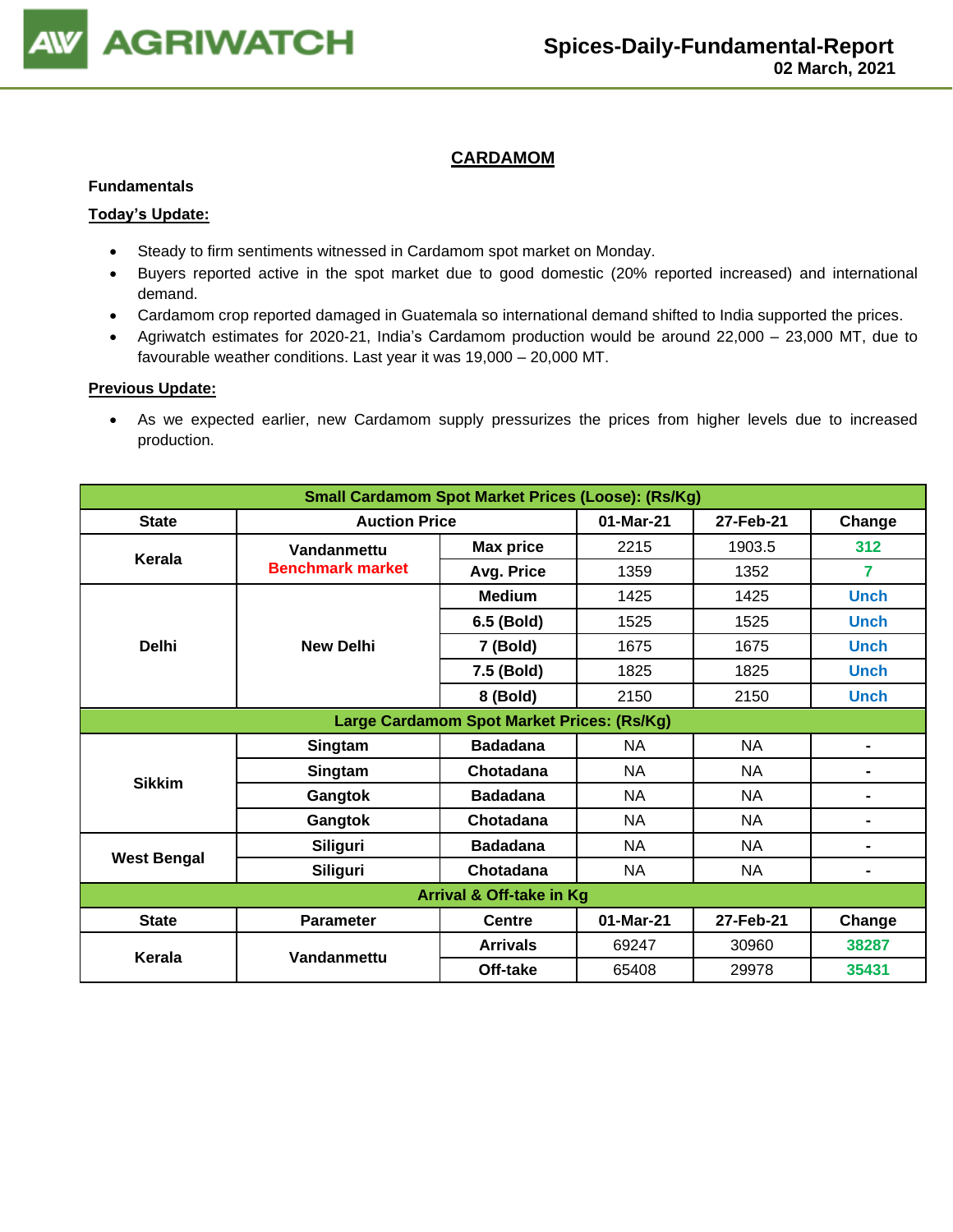#### **MCX-FUTURES MARKET**

| <b>Cardamom</b> |                          |               |       |       |              |                          |             |       |           |
|-----------------|--------------------------|---------------|-------|-------|--------------|--------------------------|-------------|-------|-----------|
| <b>Contract</b> | $+/-$ \$                 | Open          | High  | Low   | <b>Close</b> | <b>Volume</b>            | Vol. Change | Οl    | OI Change |
| <b>Feb-21</b>   | $- -$                    | $- -$         | $- -$ | $- -$ | $- -$        | $- -$                    | $- -$       | $- -$ | $- -$     |
| <b>Mar-21</b>   | $\overline{\phantom{a}}$ | $\sim$ $\sim$ | $- -$ | $-$   | $-$          | $\overline{\phantom{a}}$ | $- -$       | $- -$ | $- -$     |
| Apr-21          | $- -$                    | $- -$         | $- -$ | $- -$ | $- -$        | $- -$                    | $- -$       | $- -$ | $- -$     |

| <b>Spread</b> | <b>Feb-21</b>                                  | <b>Mar-21</b>            | April-21                 |
|---------------|------------------------------------------------|--------------------------|--------------------------|
| <b>Basis</b>  | $\overline{\phantom{a}}$                       | $\overline{\phantom{a}}$ | $\overline{\phantom{a}}$ |
| <b>Feb-21</b> | $\hspace{0.1mm}-\hspace{0.1mm}-\hspace{0.1mm}$ | $\overline{\phantom{a}}$ | $\overline{\phantom{a}}$ |
| <b>Mar-21</b> | $\overline{\phantom{a}}$                       | $\overline{\phantom{a}}$ | $\overline{\phantom{a}}$ |

NB: Spread was done by taking Spot prices of Average quality prices. Basis = Spot prices– Near month futures.

#### **MCX- STOCK POSITION**

| Stocks     | <b>Demat</b>             | <b>In-Process</b>        | Total                    |
|------------|--------------------------|--------------------------|--------------------------|
|            | 27.02.2021               | 27.02.2021               | 27.02.2021               |
| Vandanmedu | $\overline{\phantom{0}}$ | $\overline{\phantom{0}}$ | $\overline{\phantom{0}}$ |
| T.N.(Bodi) | $- -$                    | $-$                      | $\overline{\phantom{a}}$ |
| (n1N)      |                          |                          |                          |

(**Quantity in MT)**

#### **MCX Cardamom EED Wise Stock Position Qty in MT on 22nd Feb, 2021**

| EED            | Vandanmedu | T.N.(Bodi)<br>. | <b>Total</b> |  |  |  |  |
|----------------|------------|-----------------|--------------|--|--|--|--|
| $\blacksquare$ | $- -$      | $- -$           | $- -$        |  |  |  |  |
| $\blacksquare$ | $- -$      | $-$             | $-$          |  |  |  |  |
| - -<br>.       |            |                 |              |  |  |  |  |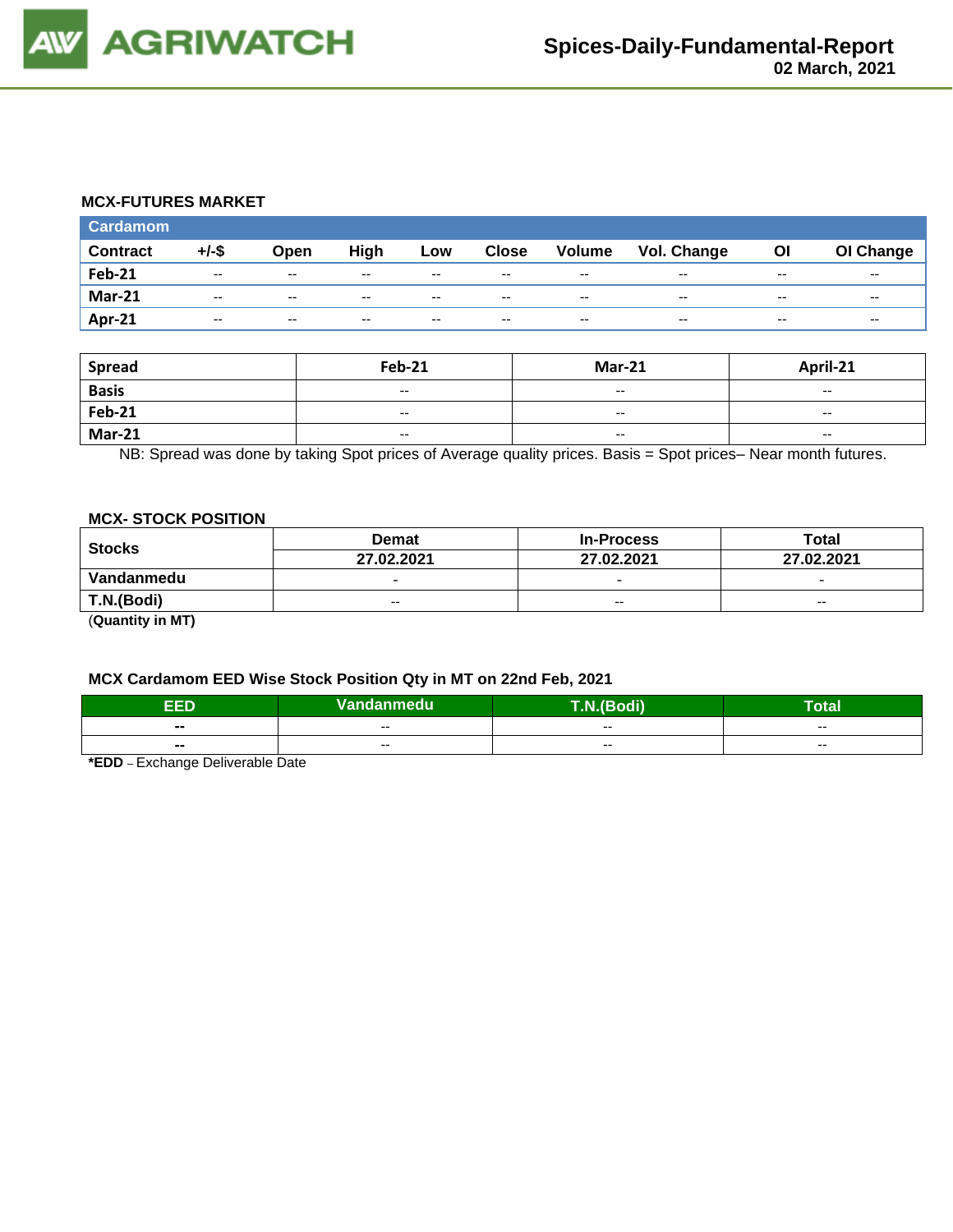

### **CORIANDER SEED**

## **Fundamentals:**

### **Today's Update:**

- Continued steady to firm sentiment witnessed in Coriander spot market on Monday.
- Buyers are likely to be active further from current level to go for active buying as ending stocks slowly come down.

- *As per Agriwatch production estimate, Coriander production for 2021-22 (marketing year) is estimated at 342,435 MT (85 lakh bags) compared to last year's 352,316 MT (88 lakh bags, 1 bag = 40 kg).*
- Coriander sowing finished in Rajasthan, Madhya Pradesh and Gujarat growing regions. As per trade information, area may go down in MP and Rajasthan, however in Gujarat sowing area reported higher.
- We expect 2021-22 marketing year likely to be good for Coriander.
- As per Agriwatch final production estimate, Coriander production for 2020-21 (marketing period) is estimated at 352,316 MT (88 lakh bags) compared to previous year's 268,957 MT (67 lakh bags, 1 bag = 40 kg).
- *Though carryover stocks reported higher current year but ending stocks (AW estimate) for 2019-20 will be less compared to last three years likely to support Coriander prices in new season from lower levels.*

| <b>Coriander Spot Market Prices (Loose): (Rs/Qtl)</b> |                               |               |           |           |                              |  |  |
|-------------------------------------------------------|-------------------------------|---------------|-----------|-----------|------------------------------|--|--|
| <b>State</b>                                          | <b>Centre</b>                 | Grade (New)   | 01-Mar-21 | 27-Feb-21 | Change                       |  |  |
|                                                       |                               | Eagle         | 5800      | 5800      | <b>Unch</b>                  |  |  |
|                                                       | Kota<br><b>Benchmark</b>      | Eagle(Split)  | 6200      | 6200      | <b>Unch</b>                  |  |  |
|                                                       | market                        | Badami        | 5600      | 5600      | <b>Unch</b>                  |  |  |
|                                                       |                               | Badami(Split) | 5900      | 5900      | <b>Unch</b>                  |  |  |
|                                                       |                               | Eagle         | 6800      | 6800      | <b>Unch</b>                  |  |  |
|                                                       |                               | Eagle(Split)  | 6800      | 6800      | <b>Unch</b>                  |  |  |
|                                                       | Ramganj                       | Badami        | 6300      | 6300      | <b>Unch</b>                  |  |  |
| Rajasthan                                             |                               | Badami(Split) | 6200      | 6200      | <b>Unch</b>                  |  |  |
|                                                       |                               | Scooter       | 7300      | 7300      | <b>Unch</b>                  |  |  |
|                                                       | <b>Baran</b>                  | Eagle         | 6600      | 6000      | 600                          |  |  |
|                                                       |                               | Badami        | 6400      | 5800      | 600                          |  |  |
|                                                       |                               | Eagle         | 6050      | 6000      | 50                           |  |  |
|                                                       | <b>Bhawani</b>                | Badami        | 5550      | 5500      | 50                           |  |  |
|                                                       |                               | Scooter       | 6250      | 6200      | 50                           |  |  |
|                                                       |                               | Double Paroot | <b>NA</b> | <b>NA</b> | $\blacksquare$               |  |  |
|                                                       |                               | Badami        | 6200      | Closed    | $\qquad \qquad \blacksquare$ |  |  |
|                                                       | Guna                          | Eagle         | 6500      | Closed    | $\blacksquare$               |  |  |
| <b>Madhya Pradesh</b>                                 |                               | Scooter       | <b>NA</b> | Closed    | $\blacksquare$               |  |  |
|                                                       |                               | Badami        | <b>NR</b> | Closed    | $\blacksquare$               |  |  |
|                                                       | <b>Neemuch</b>                | Eagle         | <b>NR</b> | Closed    | Ξ.                           |  |  |
|                                                       |                               | Scooter       | <b>NR</b> | Closed    | $\blacksquare$               |  |  |
|                                                       | <b>Gondal</b>                 | Badami        | <b>NR</b> | <b>NR</b> | $\blacksquare$               |  |  |
| Gujarat                                               |                               | Eagle         | <b>NR</b> | <b>NR</b> | $\blacksquare$               |  |  |
|                                                       |                               | Eagle (Dal)   | <b>NR</b> | <b>NR</b> | $\blacksquare$               |  |  |
| <b>Delhi</b>                                          | <b>Khari Baoli</b><br>(Delhi) | Eagle         | <b>NR</b> | <b>NR</b> | $\blacksquare$               |  |  |
|                                                       |                               | Scooter       | <b>NR</b> | <b>NR</b> | $\blacksquare$               |  |  |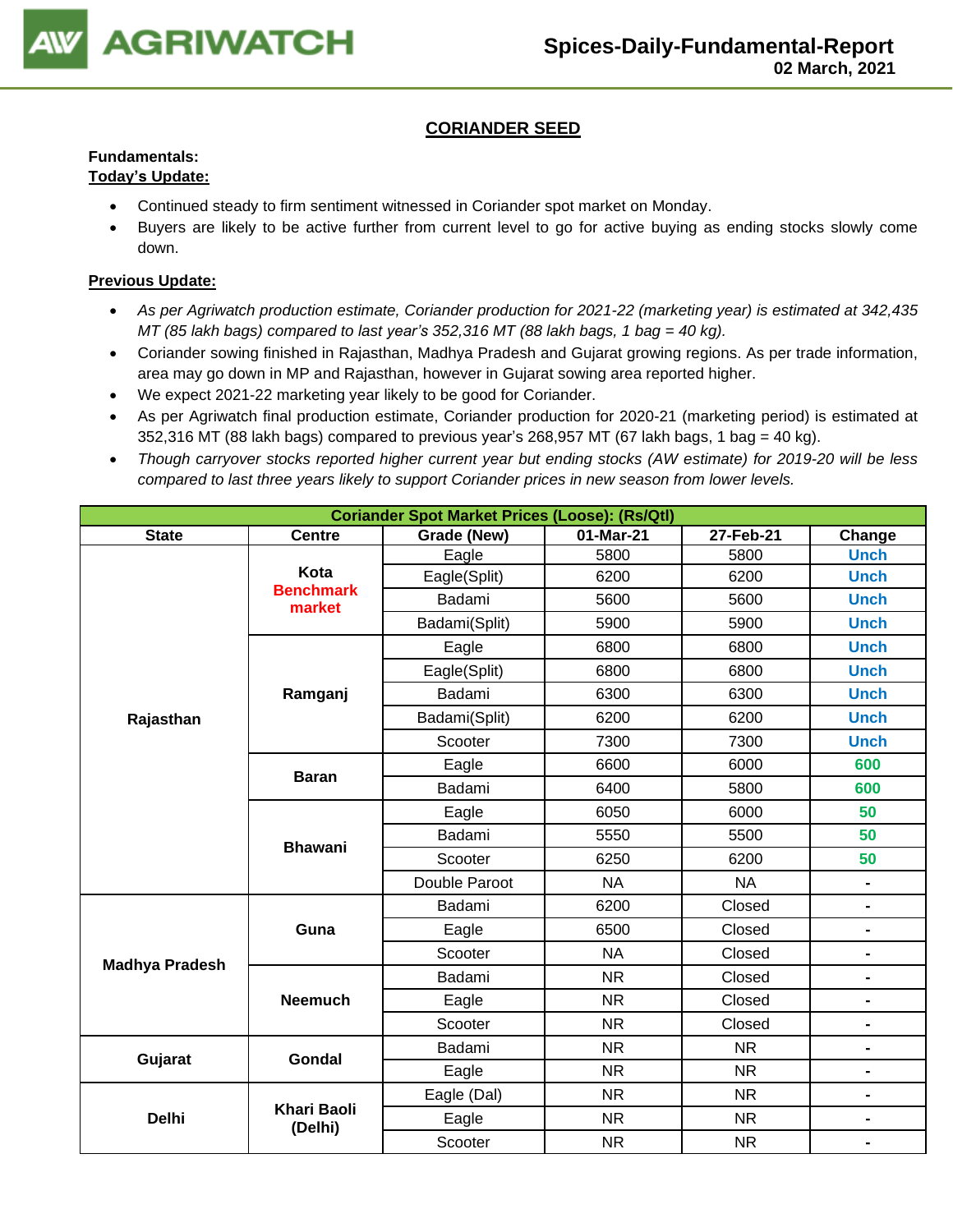

 **02 March, 2021**

| Arrival & Off-take in bags (1 bag = 40 kg) |                |               |           |           |             |  |  |
|--------------------------------------------|----------------|---------------|-----------|-----------|-------------|--|--|
| <b>State</b>                               |                | <b>Centre</b> | 01-Mar-21 | 27-Feb-21 | Change      |  |  |
|                                            | Kota           | Arrival       | 1000      | 800       | 200         |  |  |
|                                            |                | Offtake       | 1000      | 800       | 200         |  |  |
|                                            | Ramganj        | Arrival       | 25000     | 13000     | 12000       |  |  |
| Rajasthan                                  |                | Offtake       | 25000     | 13000     | 12000       |  |  |
|                                            | <b>Baran</b>   | Arrival       | 4000      | 2500      | 1500        |  |  |
|                                            |                | Offtake       | 4000      | 2500      | 1500        |  |  |
|                                            | <b>Bhawani</b> | Arrival       | 3000      | 3000      | <b>Unch</b> |  |  |
|                                            |                | Offtake       | 3000      | 3000      | <b>Unch</b> |  |  |
|                                            | Guna           | Arrival       | 4500      | Closed    |             |  |  |
| <b>Madhya Pradesh</b>                      |                | Offtake       | 4500      | Closed    | ۰           |  |  |
|                                            | <b>Neemuch</b> | Arrival       | NR.       | Closed    | ۰           |  |  |
|                                            |                | Offtake       | NR.       | Closed    | -           |  |  |

#### **NCDEX-FUTURES MARKET**

| <b>Coriander</b> |       |      |      |      |       |               |             |       |           |
|------------------|-------|------|------|------|-------|---------------|-------------|-------|-----------|
| <b>Contract</b>  | +/-\$ | Open | High | Low  | Close | <b>Volume</b> | Vol. Change | Οl    | OI Change |
| Apr-21           | 164   | 7180 | 7386 | 7178 | 7340  | 2,575         | $-1.055$    | 5.300 | 590       |
| May-21           | -68   | 7368 | 7558 | 7226 | 7300  | 175           | $-160$      | 270   | 70        |
| <b>Jun-21</b>    |       | 7368 | 7368 | 7368 | 7368  |               |             |       |           |

| <b>Spread</b> | <b>Apr-21</b> | $Mav-21$ | <b>Jun-21</b> |
|---------------|---------------|----------|---------------|
| <b>Basis</b>  | $-1540$       |          |               |
| Apr-21        |               | -40      |               |
| May-21        |               |          | 68            |

NB: Spread was done by taking Spot prices of Average quality prices at Kota. Basis = Spot prices– Near month futures

#### **NCDEX- STOCK POSITION**

| <b>Stocks</b> | <b>Demat</b> | <b>In-Process</b>        | Total          |  |  |  |
|---------------|--------------|--------------------------|----------------|--|--|--|
|               | 27.02.2021   | 27.02.2021               | 27.02.2021     |  |  |  |
| <b>Baran</b>  |              |                          | -              |  |  |  |
| Gondal        |              | $\overline{\phantom{a}}$ |                |  |  |  |
| Kota          |              |                          |                |  |  |  |
| Ramganj       |              | ٠                        | $\blacksquare$ |  |  |  |
| (n1N)         |              |                          |                |  |  |  |

(**Quantity in MT)**

### **NCDEX Coriander EED Wise Stock Position Qty in MT on 22nd Feb, 2021**

| <b>EED</b>   | <b>Condal</b> | Kota | Ramganj Mandi | <b>Total</b> |
|--------------|---------------|------|---------------|--------------|
| 10-Feb-21    |               |      |               |              |
| <b>Total</b> |               |      |               |              |
| $ -$         | .             |      |               |              |